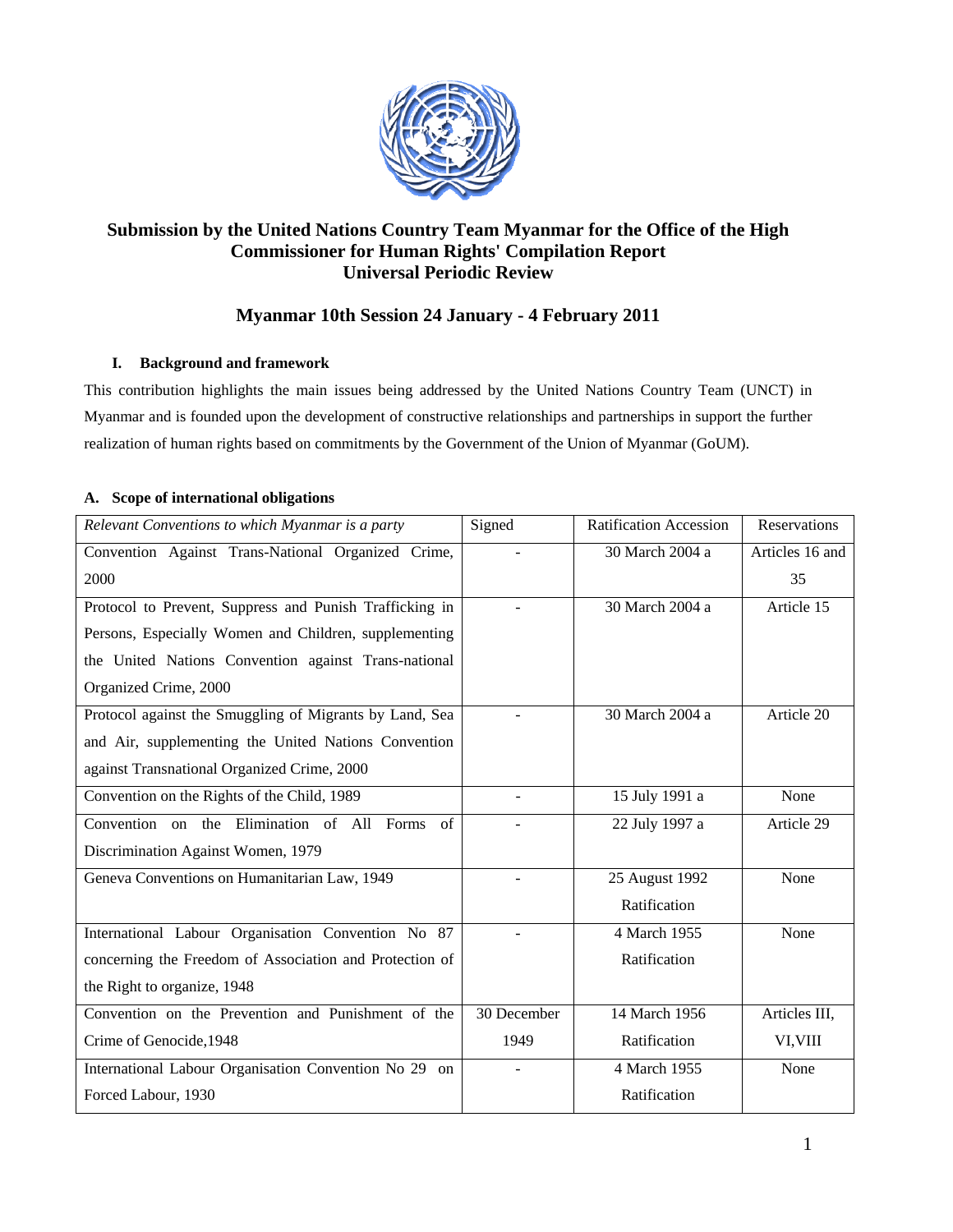*Relevant Convention to which Myanmar is not a party:* Convention on the Rights of Persons with Disabilities, 2006; Convention on the Rights of the Child, Optional Protocol on the sale of children, child prostitution and child pornography, 2000; Convention on the Rights of the Child, Optional Protocol on the involvement of children in armed conflicts, 2000; Convention on the Elimination of Discrimination Against Women, Optional Protocol, 1999; Convention against Torture and other Cruel, Inhuman or Degrading Treatment or Punishment (CAT), 1984; International Covenant on Civil and Political Rights (ICCPR), 1966; International Covenant on Economic, Social and Cultural Rights (ICESCR), 1966; International Convention on the Elimination of All Forms of Racial Discrimination (ICERD), 1966; UNESCO Convention against Discrimination in Education, 1960; Conventions relating to Refugees 1951, and Stateless Persons, 1954 & 1961.

#### **B. Constitutional and legislative framework**

Myanmar has a military government. The current head of state holds the posts of Chairman of the State Peace and Development Council and Commander-in-Chief of the Defence Services, as well as the Minister for Defence. The majority of senior ministry and cabinet posts are held by military officers who recently resigned their military commissions to enable them to stand for election. Low-intensity armed conflicts between government forces and armed groups continue to affect the population and to impede development at various levels in some areas. Over the years, the Government has arranged ceasefire agreements with 17 groups, contributing to development in ceasefire areas. However, the relationships between some of the armed groups that have accepted a ceasefire and the government remain tense.

The 2008 Constitution (the Constitution) was adopted on 29 May 2008, through a national referendum. The Myanmar authorities have indicated that it is their intention to hold elections in 2010 and some related legislation is in place. Representatives to three different bodies will be elected: the upper house, the lower house and regional legislatures. The Constitution will come into force after these elections, on the day the first session of the Pyidaungsu Hluttaw (Union Assembly) is convened. The Constitution establishes a presidential system of governance with a bicameral legislature known as the Union Assembly. Legislative bodies at regional level with limited powers will be created. A quarter of the seats in the bicameral legislatures are reserved for military personnel appointed by the Commander-in-Chief.

The President is both the Head of State and the Head of Government, but is not the head of the military. The President is responsible for appointing ministers other than the Ministers for Defence, Home Affairs and Border Affairs, who are chosen by the Commander-in-Chief. The highest judicial body is the Supreme Court. It does not have jurisdiction over military justice or constitutional matters.

The Constitution may, to some extent, shape the human rights parameters in Myanmar. Chapter VIII of the Constitution, "Citizenship, Fundamental Rights and Duties of Citizens" indicates that "The state shall enable any citizen to enjoy equal rights before the law and shall equally provide legal protection."<sup>1</sup> It says, "The State shall not discriminate against or in favour of any citizen based on race, birth, religion, official position, status, culture, sex

<sup>1</sup> Constitution of the Republic of the Union of Myanmar (2008), Chapter VIII Article 347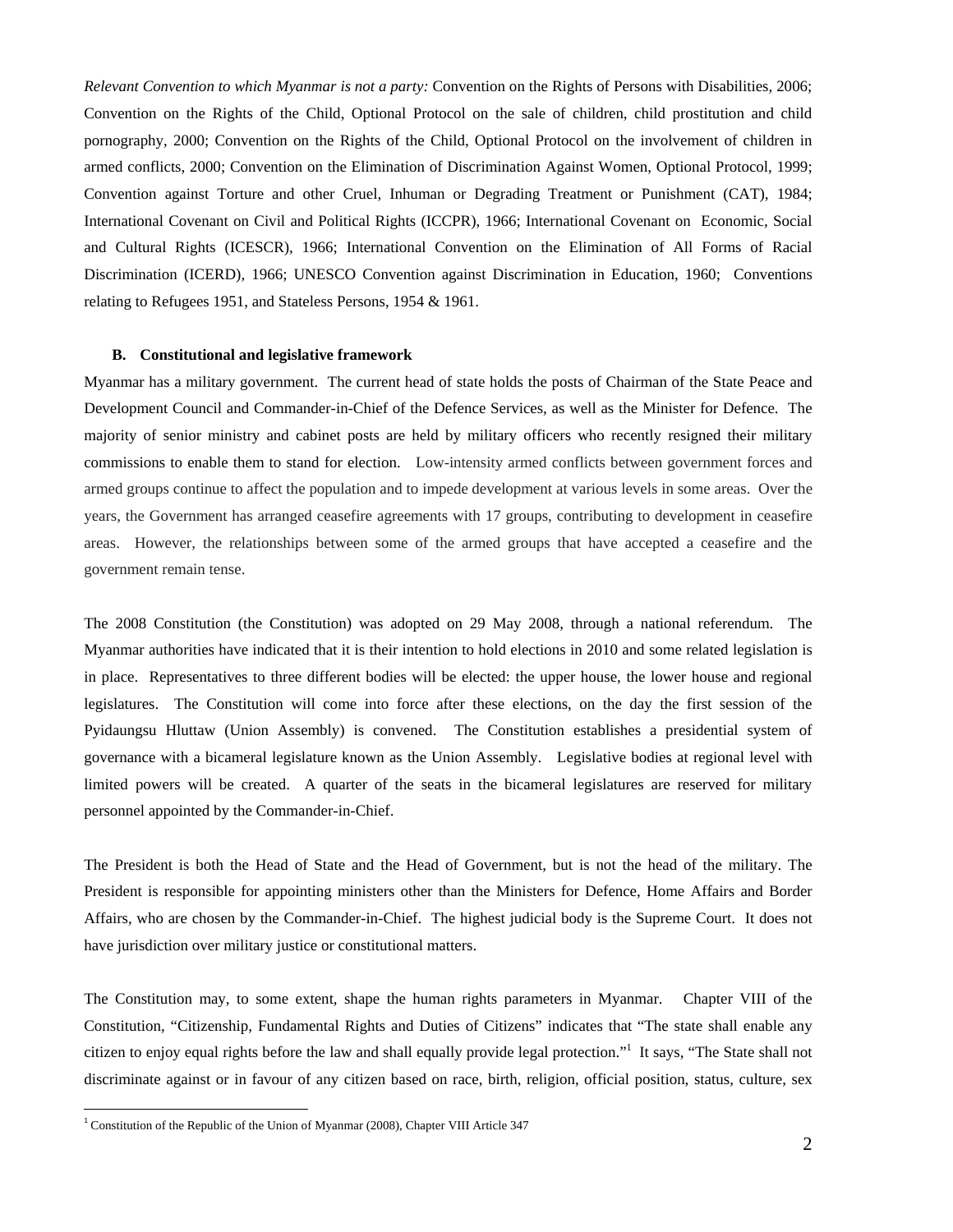and wealth."<sup>2</sup> Women shall be entitled to the same rights and salaries as men in respect of similar work and mothers, children and expectant women shall enjoy rights as prescribed by law.<sup>3</sup>

The Constitution further states, "There shall be liberty in the exercise of the following rights subject to the laws enacted for State security, prevalence of law and order, community peace and tranquillity or public order and morality: (a) The right of the citizens to express freely their convictions and opinions; (b) The right of the citizens to assemble peacefully without arms; (c) The right of the citizens to form associations and unions; (d) The right of the citizens to develop their language, literature, culture they cherish, religion they profess, and customs without prejudice to the relations between one national race and another, or among national races, or to other faiths."<sup>4</sup>

Freedom of movement is addressed so that every citizen shall have the right to settle and reside in any place within the State according to law.<sup>5</sup> According to the Constitution, the State prohibits enslaving and trafficking of persons and prohibits forced labour except hard labour as a punishment for crimes duly convicted and duties assigned by the Union in accord with the law in the interests of the public.<sup>6</sup> The three branches of sovereign power, namely, legislative, executive and judicial, are separated, to the extent possible, and exert reciprocal control, check and balance among themselves. $<sup>7</sup>$ </sup>

However, in Myanmar few mechanisms or institutions exist that are completely independent and can ensure that citizens have the capacity to exercise their rights or those that can be openly and legally challenged. Furthermore, the Constitution does not make clear the legal rights and protection available to non citizens.

### **C. Institutional and human rights structure**

UNCT notes recent policy advances in a range of significant areas, including human trafficking, drug control, disability access and HIV/AIDS strategy which have been achieved through dialogue and engagement. In 2000, GoUM established the Myanmar Human Rights Committee, which was renamed the Myanmar Human Rights Body, in November 2007 and is chaired by the Minister of Home Affairs. But it does not meet the standards entrenched by the principles relating to the Status of National Institutions (The Paris Principles).<sup>8</sup> In 2009 Myanmar appointed a Representative of the Union of Myanmar to the ASEAN Intergovernmental Commission on Human Rights (AICHR). UNCT welcomes Myanmar's membership in AICHR and hopes for its proactive role in promoting human rights in Myanmar.

Myanmar's domestic courts cannot directly invoke the provisions of global or regional human rights instruments to interpret national norms unless such norms are incorporated into national legislation. There is a lack of

<sup>&</sup>lt;sup>2</sup> ibid. Article 348

<sup>&</sup>lt;sup>3</sup> ibid. Articles 350, 351

<sup>4</sup> ibid. Article 354

<sup>5</sup> ibid. Article 355

<sup>6</sup> ibid. Articles 358,359

 $<sup>7</sup>$  ibid. Chapter I Article 11(a)</sup>

<sup>&</sup>lt;sup>8</sup> Adopted by the United Nations General Assembly resolution 48/134 of 20 December 1993 http://www.un.org/documents/ga/res/48/a48r134.htm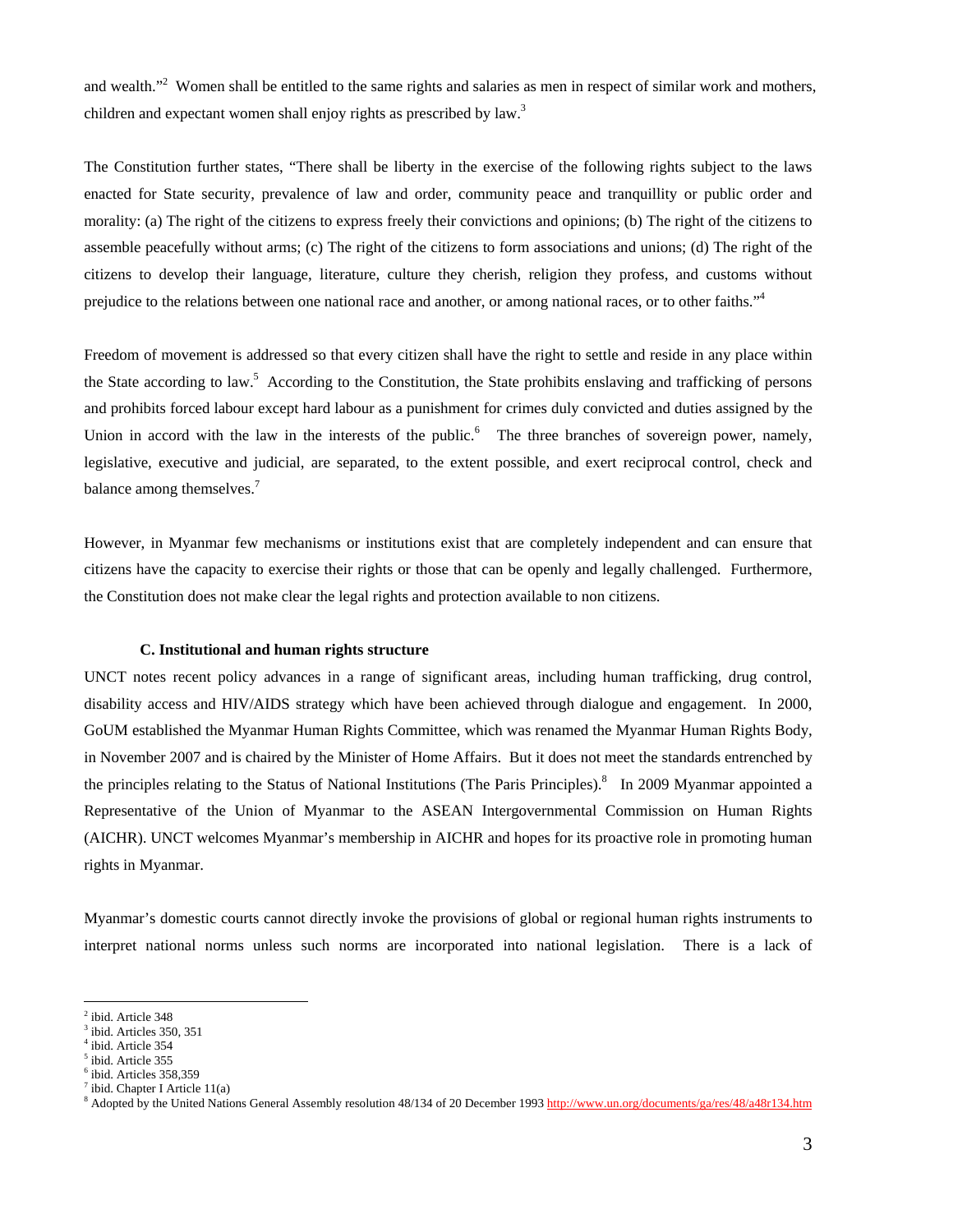accountability for grave human rights violations when they do occur. This is partly due to the lack of an independent judiciary and weak rule of law.

#### **D. Policy measures**

The UNCT is working to mainstream human rights into operational activities at country level and has recommended that a human rights-based approach be applied to the UN Strategic Framework planned for 2012 to 2015. An Action Plan has been drafted on the issue of Children and Armed Conflict (CAAC), and is awaiting endorsement by the GoUM. In consultation with others, including UN agencies, the GoUM has prepared or drafted National Plans of Action in relation to women, children, older persons, combating human trafficking and persons with disability. These Plans of Action incorporate aspects of a human rights-based approach.

Members of the UNCT provide training on human rights and related matters in accordance with their agency mandates. Non-resident agencies, including the Office of the High Commissioner for Human Rights and the United Nations Institute for Training and Research, have provided human rights-related training in Myanmar. The Protection Working Group's Task Force on Protection Training and Capacity Building and other agencies including those responsible for child and women's protection have completed training sessions on protection-related matters involving the GoUM and the civil society.

#### **II. Promotion and protection of human rights on the ground**

Access to vulnerable groups across the country remains limited for UN agencies and other international humanitarian actors in Myanmar. GoUM continues to restrict access to some parts of the country, citing security concerns as the main reason for limiting access. Notably, the highly improved access to the Ayeyarwady Division, after Cyclone Nargis, over the course of the last two years is a result of a simplified visa application and internal travel permit procedure. However, this progress has not been translated into simplified access to other areas in the country, and in particular ceasefire areas and non-ceasefire areas (including but not limited to conflict zones). Occasional access has been allowed, however, the number of organisations operating is limited in parts of the country. Certain regions remain completely inaccessible to international organisations. This severely limits the capacity of the UNCT to support the GoUM to deliver assistance to, and improve the living standard of, some of the most vulnerable groups in the country. Furthermore, without access UNCT cannot satisfactorily promote, monitor, report, assess, or take appropriate action on the ground in relation to human rights issues. In order for the individual UN Agencies to further address human rights issues through their operational activities, the removal of formal and informal access constraints is necessary.

### **III. Capacity-building and technical assistance**

The UNCT promotes international human rights standards and principles as a common UN value in dialogue and interactions with national actors. The UNCT supports the GoUM's implementation of the Conventions to which Myanmar has committed, in areas including forced labour, discrimination against women, child soldiers, freedom of association and the Geneva Conventions. The UNCT is committed to help build capacity in Myanmar and to facilitate access to knowledge and expertise on human rights. The UNCT promotes the ratification of the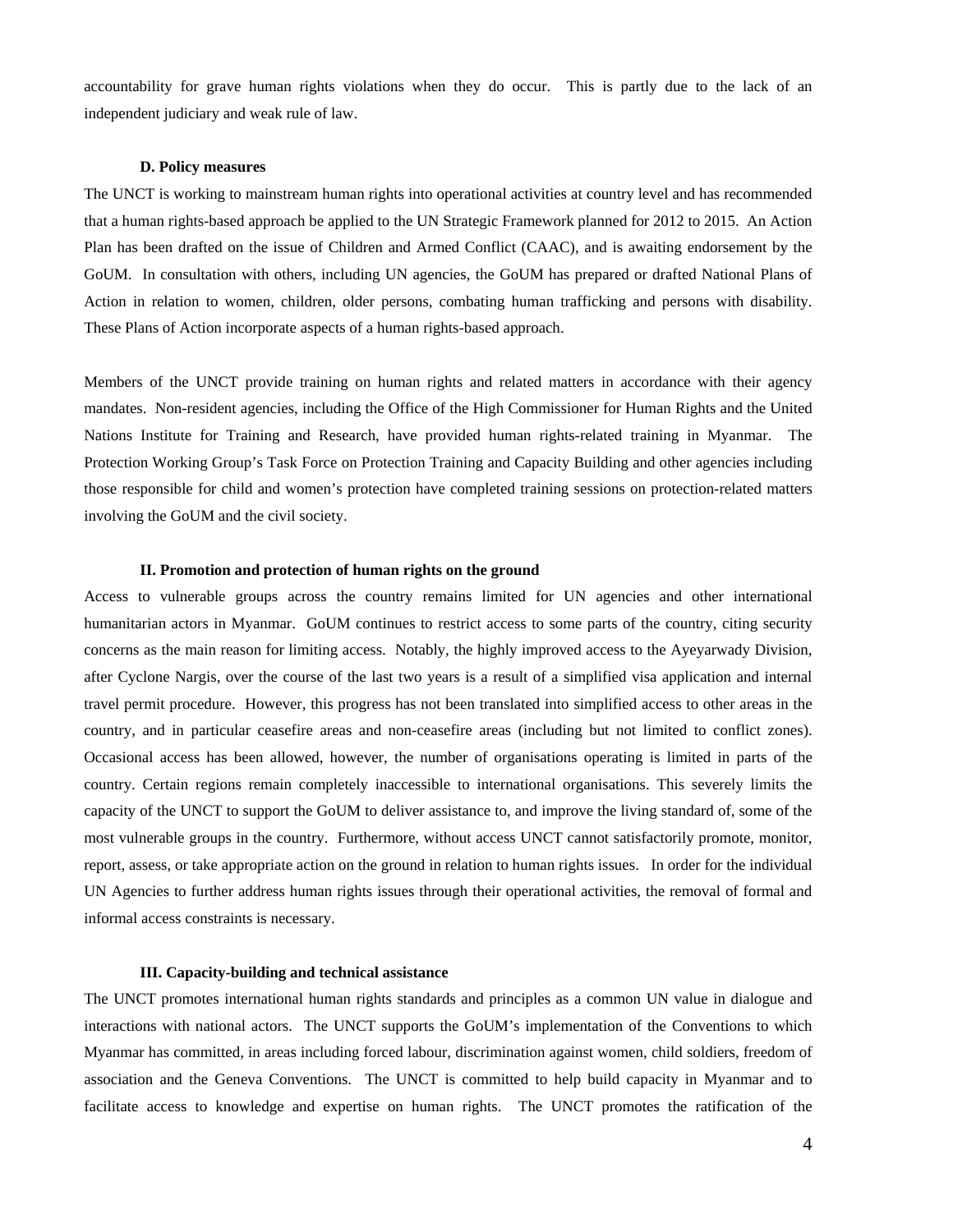international instruments, particularly those related to refugees, $\degree$  reducing and preventing statelessness,  $\frac{10}{10}$  the Convention on the Rights of the Child (CRC) Optional Protocols and the Convention on the Rights of Persons with Disabilities. The UNCT has a responsibility to assist the GoUM fulfil its obligations and build capacity, mechanisms and institutions capable of effectively responding to reported violations of human rights in a manner consistent with Myanmar's international obligations.

The UNCT also advocates for substantial increase in public investment in order to provide affordable and accessible basic social services, including education and health. UNCT further calls for increased international assistance and funding to address socio-economic challenges in Myanmar, as well as for unrestricted UN agency operations in Myanmar.

The UNCT has identified the following areas where its members and their partners have the capacity to further the realization of human rights and to provide technical assistance on human rights issues in Myanmar.

1. Recognising that there are few institutions in Myanmar that are independent and strong enough to ensure that citizens have the capacity to exercise their rights, it is necessary to establish or develop mechanisms so that citizens can assert their rights enshrined in the Constitution. The establishment, in accordance with the Paris Principles, of a National Human Rights Commission with offices in each state/division with a mandate to provide comprehensive solutions to human rights and justice concerns is a fundamental first step.

2. To ensure obligations and responsibilities under international law are well understood, training and capacity building on protection and human rights at national and regional levels, especially with parliaments, regional legislatures and justice institutions, is essential. Developing a deeper understanding in relation to the Convention on the Elimination of Discrimination Against Women (CEDAW), Security Council Resolutions (SCR) covering Children Affected by Armed Conflict 1612, 1182 and 1888, the CRC, International Labour Organisation (ILO) Conventions and the Universal Periodic Review are priorities. Needs-assessments, contingency planning, National Plans of Action, Minimum Standards for Protection, Codes of Conduct and planning of strategies for programme implementation and funding and analysis using a human rights based approach will lead to identification of common priority areas for action.

3. GoUM is committed to SCRs relating to Children Affected by Armed Conflict and by the end of June 2010, the Government had notified the UN Country Task Force of the release of 329 former child soldiers since 2006. UNCT is able to provide assistance to the GoUM to put in place tighter mechanisms to prevent the recruitment of children and to demobilise unconditionally all children who participate in any capacity in its armed forces or those of non-state armed groups operating in Myanmar. UNCT can work to finalise an Action Plan with the GoUM, in line with international standards under the SCR1612 and 1882 framework. The UNCT and its child protection partners who aim to prevent recruitment, to release and demobilise children and to end the culture of

<sup>&</sup>lt;sup>9</sup> Convention Relating to the Status of Refugees, 1951

<sup>&</sup>lt;sup>10</sup> Convention Relating to the Status of Stateless Persons, 1954 & Convention on the Reduction of Statelessness, 1961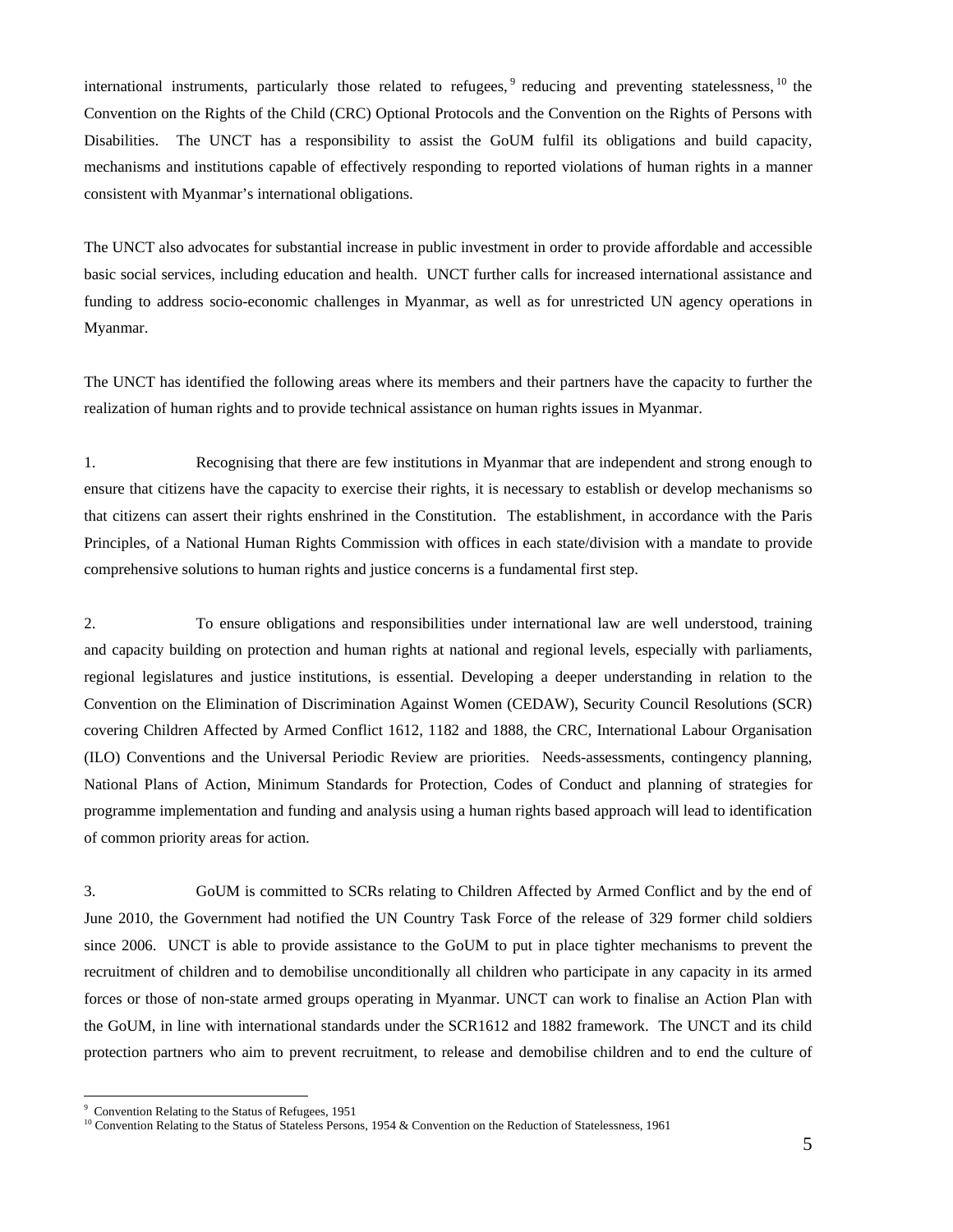impunity for those who perpetrate grave violations against children in armed conflict, can monitor and report on implementation of the Action Plan. Additionally by providing assistance to the GoUM departments responsible for birth and national registration, UNCT can help strengthen systems to facilitate age verification at time of recruitment.

4. To conform with the commitments of the GoUM to the CRC, a number of child laws need to be reformed including the age (16) of a child as defined under the Child Law,<sup>11</sup> the age (7) of criminal intent, minimum permissible ages for various forms of child work, corporal punishment, support to child victims and adoption. And adherence to the existing Child Law should result in bail for children in contact with the law and the separation from adults of children in police or correctional custody. Professionals in contact with children, including judges, attorneys, police, probation officers, social workers, teachers and members of Township Committees on the Rights of the Child, should obtain additional training on the Child Law, child rights and child protection and child sensitive reporting mechanisms should be established. To support initiatives in the best interests of the child undertaken by the CRC committees at State, Divisional, Township and community levels, the National Child Rights Committee with inter-ministerial government representation and representatives of child focused civil society organizations need to convene and to meet regularly.

5. Noting that there are disparities in the application of the Child Law<sup>12</sup> and commitments made under the CRC<sup>13</sup> in relation to education, particularly for the very poor, residents of remote areas, children with disabilities, children from mobile families and orphans, there is a need to strengthen the development of appropriate strategies to implement the four goals of Myanmar National Action Plan for Education 2003-15. An increase in the education budget is a pre-requisite to the establishment of special schools, the integration of children with special needs and disabilities, pilot initiatives such as free school meals, cash transfer options for the poorest families to buy school uniform and stationary, incentives for trained teachers in remote areas and to address both hidden costs associated with education, early drop out of children and retention of quality teachers.

6. Noting that the Child Law<sup>14</sup> consistently with the CRC<sup>15</sup> provides that every child has the right to enjoy health care provided by the State and that much success has been achieved but also noting that these achievements are overshadowed by the high prevalence of child malnutrition, estimated at 32 per cent, initiatives need to be taken so additional resources are made available to improve maternal and infant nutrition and immediate and exclusive breastfeeding promoted. Additional deployment of midwives and modification of regulatory mechanisms to ensure that pharmacies are staffed with adequately trained paramedics, quality drugs are accessible and dispensed through pharmacies and measures taken to address high rates of maternal mortality are also required.

7. Recognising the escalating casualty rate resulting from antipersonnel mines in Myanmar<sup>16</sup> and their impacts on refugees who wish to return, women and children as well as other civilians, the UNCT and

<sup>&</sup>lt;sup>11</sup> The Child Law, The State Law and Order Restoration Council Law No. 9/93 14th July, 1993

<sup>&</sup>lt;sup>12</sup> Article 20 (a) Every child shall: - (i) have opportunities of acquiring education; (ii) have the right to acquire free basic education (primary level) at schools opened by the State;

CRC Articles 28 & 29

<sup>&</sup>lt;sup>14</sup> Article 19(a) Every child has the right to enjoy health facilities provided by the State <sup>15</sup> CRC Article 24

<sup>&</sup>lt;sup>16</sup> The ICRC Annual Report 2009 Myanmar at p 210; 1,048 prostheses provided for mine victims in Myanmar.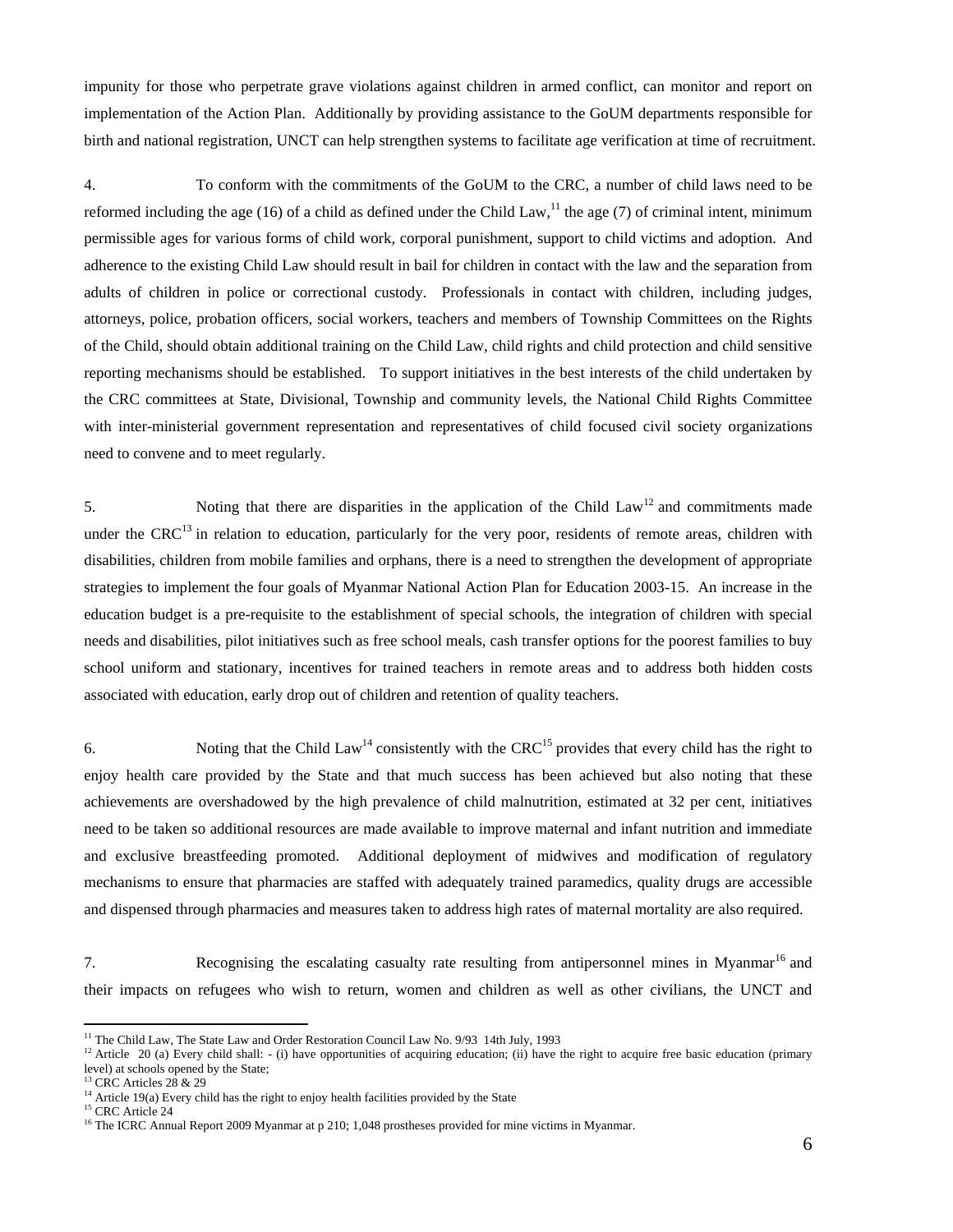humanitarian partners can work on the development of a framework to improve the situation. The framework may be based upon the Convention on the Prohibition of the Use, Stockpiling, Production and Transfer of Anti-Personnel Mines and on their Destruction, 1997; the Convention on Cluster Munitions 2008, and the Convention on Prohibitions or Restrictions on the Use of Certain Conventional Weapons Which May Be Deemed to Be Excessively Injurious or to Have Indiscriminate Effects and their respective Protocols. Permission for local humanitarian agencies to carry out mine risk education, the mapping of mine-affected areas and victim assistance are initial fundamental steps towards developing a long term joint strategy that will alleviate this problem and ensure the safety and security of all civilians.

8. Within the framework of Statelessness Conventions,<sup>17</sup> the UNCT seeks to build a common understanding of the issues related to the causes, impacts, responses and prevention of statelessness. As a result of large eastern, southern and western borders, pre-colonial and colonial migration, multi- ethnic groups with diverse cultures and languages, returnee and displaced populations, the issues relating to citizenship and statelessness are complex. Further, some people and communities have difficulty registering births, obtaining birth and national registration certificates or other related documentation. This reduces their capacity to gain access to land, property, licences, higher education and their fundamental freedoms are limited. Therefore, the UNCT seeks to identify strategic partnerships with GoUM through UN agencies, INGOs and NGOs to stabilise communities and develop plans of action to implement strategies for the prevention of and response to statelessness. To prevent and reduce statelessness, every child within Myanmar should be issued with a birth certificate by local authorities. And every eligible child who has reached his/her  $10<sup>th</sup>$  birthday should receive an identity card as a national citizen of the Union of Myanmar.

9. Consistently with the Beijing Platform for Action and the obligations of Myanmar under CEDAW and following consultations between GoUM, UN, I/NGOs and civil society, the draft National Plan of Action for the Advancement of Women 2011- 2015 will soon be submitted to the Cabinet. This National Plan of Action outlines interventions and anticipated results in key areas to promote gender equality, the protection of women and the promotion and realization of women's economic, social, civil and political rights. The Plan focuses on capacity building, strengthening mechanisms to ensure equal access to resources and services, and women's participation in development and decision-making processes. In order to better protect and promote the human rights of women, the UNCT supports the immediate approval of the Plan as a framework for the rights-based approach towards addressing issues related to women and gender, gender equality and women's empowerment. The establishment of a Secretariat to oversee and monitor the implementation of the Plan and the allocation of sufficient financial and human resources and strengthening institutional capacities to ensure effective implementation of the plan are also essential.

10. Discrimination against women and girls, who in some areas are confined to the home, not allowed in public for education, economic activities, or the most basic community participation must be removed to ensure compliance with CEDAW. Community and official practices such as domestic violence, the harassment of women

<sup>&</sup>lt;sup>17</sup> Convention Relating to the Status of Stateless Persons, 1954 & Convention on the Reduction of Statelessness, 1961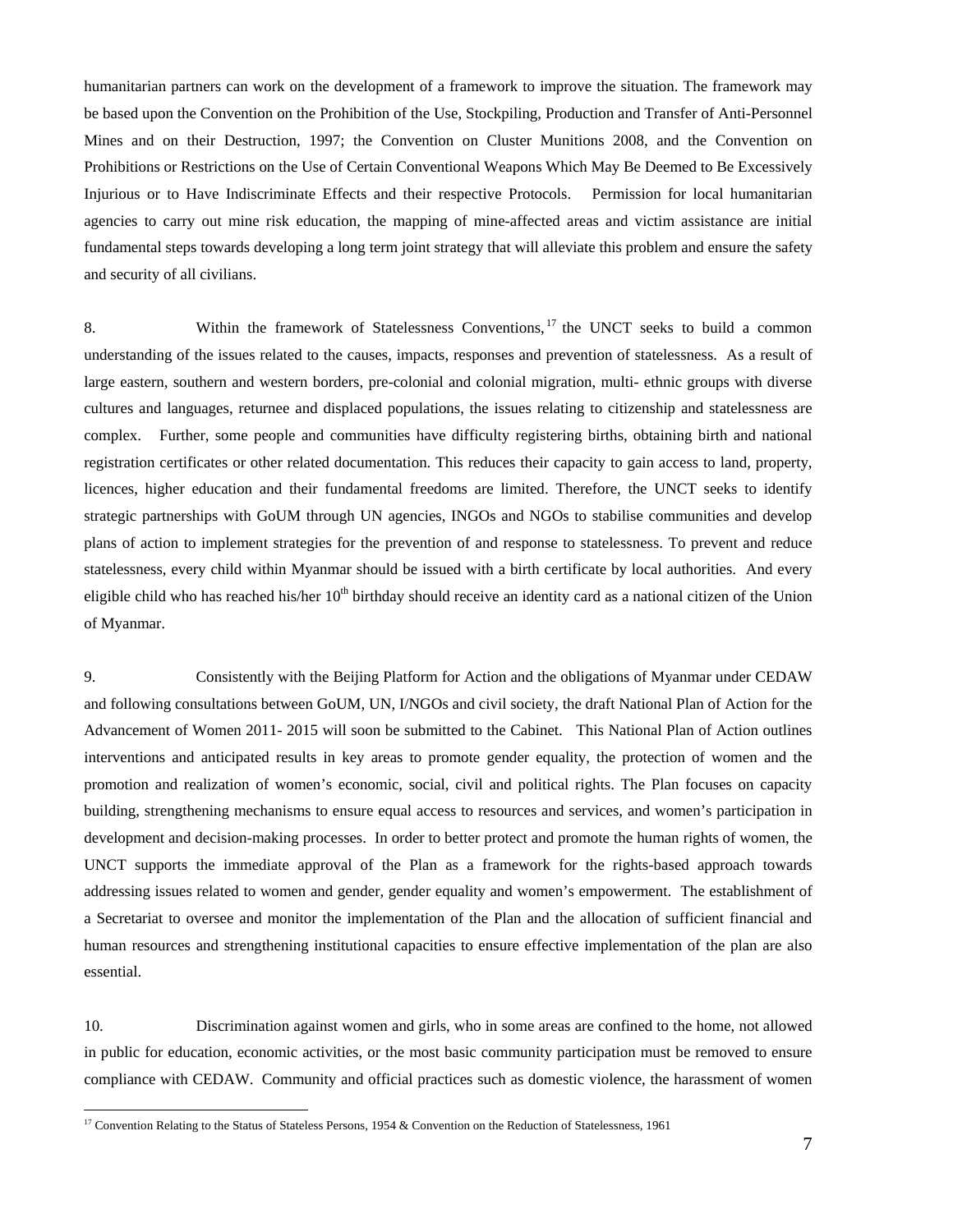during night checks of homes, checks of women's abdomens during marriage permission applications and demands that women demonstrate breast-feeding during birth registration of their children are unacceptable. The Establishment of 'Women and Child Protection Units' within every police station with specialized trained police to ensure sensitive handling of all cases related to children and women, will ensure progress. Women's participation in community affairs should be promoted and capacity building and empowerment activities such as training on leadership, negotiation, communication skills, legal rights and gender concepts and the development of practical guidelines for establishing effective committees involving women.

11. As a signatory to ILO Convention 29, the GoUM is working with the ILO to eliminate the use of forced labour. Under the authority of a 2002 Understanding and a 2007 Supplementary Understanding the ILO is charged with providing technical assistance to operationalize the recommendations of a 1997 Commission of Inquiry and with operating a mechanism under which complaints can be lodged with the ILO on alleged use of forced labour. The GoUM responds positively to training and awareness raising proposals for GoUM and military personnel concerning the law and practice on forced labour including underage recruitment into the military. The GoUM High Level Working Group responds efficiently to complaints submitted. Notwithstanding, complaints continue to be received. A more proactive approach is required. Reports suggest a reduction in the use of forced labour by the civilian authorities in some parts of the country. The use of forced labour in part reflects a weakness in macro-economic governance and policy application. The GoUM has indicated its intent to draft a Trade Union Act to give effect to the principles contained in the Constitution and its obligations under ILO Convention 87 on Freedom of Association. In January 2010, the GoUM consulted with the ILO on the proposed concepts and principles for the legislation and on the application of the Convention.

12. The GoUM, UN and civil society currently collaborate to develop the protection framework for Myanmar nationals identified as trafficked. However, bilateral return mechanisms between Myanmar and primary destination countries for trafficking need to be strengthened and the availability of viable integration or reintegration options for returned victims expanded. GoUM and its partners need to increase the involvement of a greater number of local NGOs in implementing the Myanmar Five-Year National Plan of Action to Combating Human Trafficking. Based on the ongoing efforts by the GoUM, further partnering and technical assistance from UN and civil society will help develop an appropriate administrative framework and operational responses to increasing offers of protection to be extended to vulnerable and exploited cross-border migrants.

13. Although it is reported that the population of Internally Displace Persons (IDP) in Myanmar may be up to 500,000 limitations on access to parts of the country where most of the reported displacement occurs have made it difficult for the UNCT to verify this number and to assist the GoUM in meeting the needs of these IDPs. Protecting the rights of IDP in all phases of displacement based on international humanitarian and human rights law requires a high degree of participation from the entire spectrum society, including local communities, civil society, minorities, rural populations and preventing discrimination is fundamental to a human rights-based approach towards displacement. Conscious of the need for outreach and inclusion UNCT can ca focus on developing the capacity of the government to fulfill its duty to realize the human rights of internally displaced in accordance with the Guiding